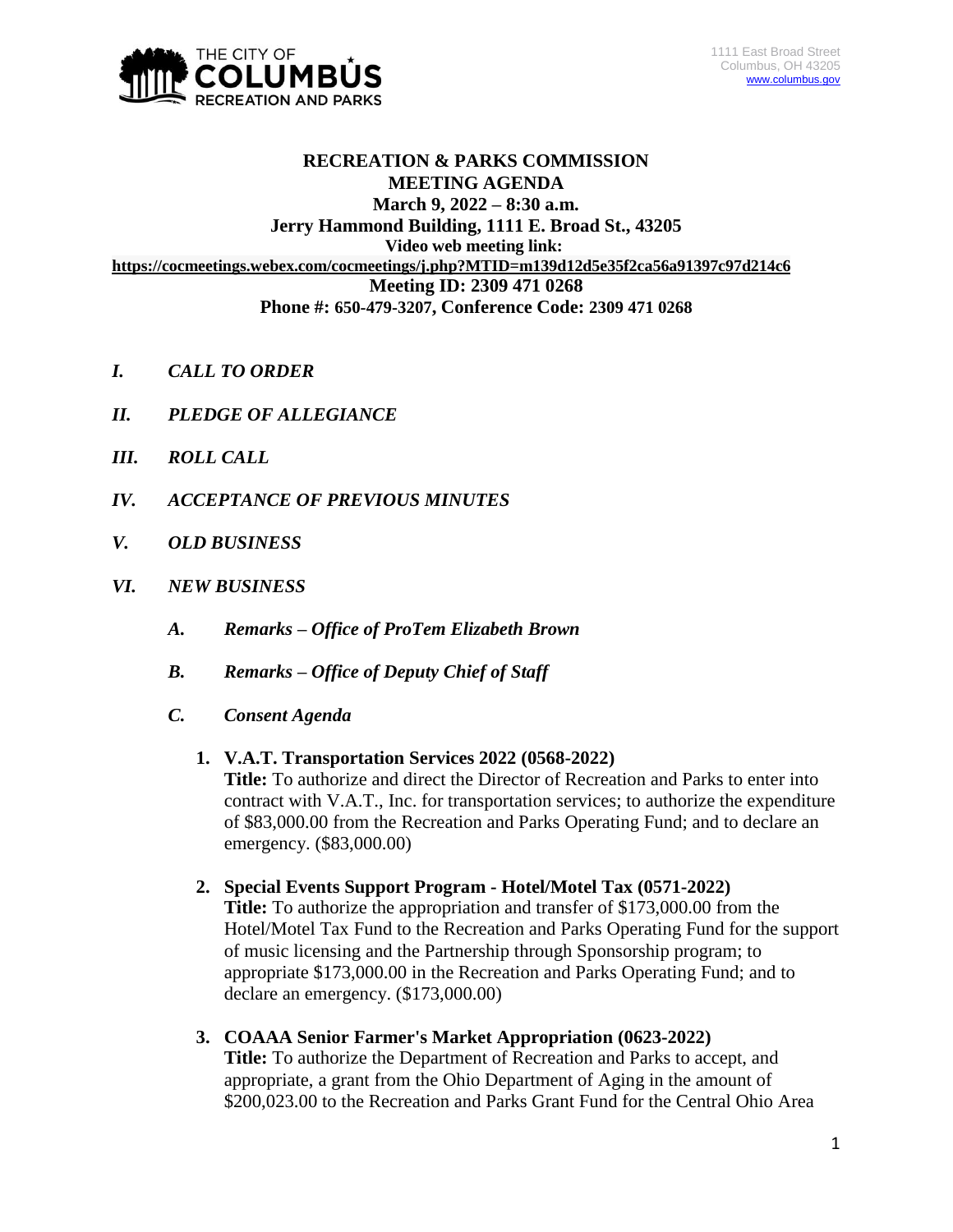

Agency on Aging in connection with the Senior Farmer's Market Nutrition Program; and to declare an emergency. (\$200,023.00)

**4. COAAA Senior Farmer's Market Contract 2022 (0624-2022)**

**Title:** To authorize and direct the Director of Recreation and Parks to enter into a contract with LifeCare Alliance for the Senior Farmer's Market Nutrition Program; to authorize the expenditure of up to \$203,952.00 from the Recreation and Parks Grant Fund; and to declare an emergency. (\$203,952.00)

### *D. Administration Agenda*

# **5. Glenwood Bottoms & Ulry Warner Clearing and Grubbing Removal (0628- 2022)**

**Title:** To authorize the Director of the Recreation and Parks Department to enter into contract with Oberlander's Tree & Landscape Ltd. for the Glenwood Bottoms and Ulry/Warner Tree Clearing Project; to authorize an expenditure of \$90,700.00 from the Recreation and Parks Voted Bond Fund; and to declare an emergency. (\$90,700.00)

Proposals were advertised through Vendor Services, in accordance with City Code Section 329, on February 8, 2022 and received by the Recreation and Parks Department on March 1, 2022.

| Company                              | <b>Status</b> | Amount       |
|--------------------------------------|---------------|--------------|
| <b>Russell Tree Service</b>          | <b>MAJ</b>    | \$85,000.00  |
| Oberlander's Tree and Landscape Ltd. | <b>MAJ</b>    | \$75,700.00  |
| Boyd's Bros. Tree Care               | <b>MAJ</b>    | \$240,000.00 |

After reviewing the bids that were submitted, it was determine that Oberlander's Tree & Landscape Ltd. was the lowest and most responsive bidder.

Oberlander's Tree & Landscape Ltd. and all proposed subcontractors have met code requirements with respect to prequalification, pursuant to relevant sections of Columbus City Code Chapter 329.

### **6. Class Acts Columbus 2022 - Special Events (0634-2022)**

**Title:** To authorize and direct the Director of Recreation and Parks to enter into a contract with Class Acts Columbus, Inc. to provide talent buying, fiscal agent, and event management services for events produced by the Office of Special Events; to authorize the expenditure of \$457,000.00; to waive the competitive bidding provisions of the Columbus City Codes; and to declare an emergency. (\$457,000.00)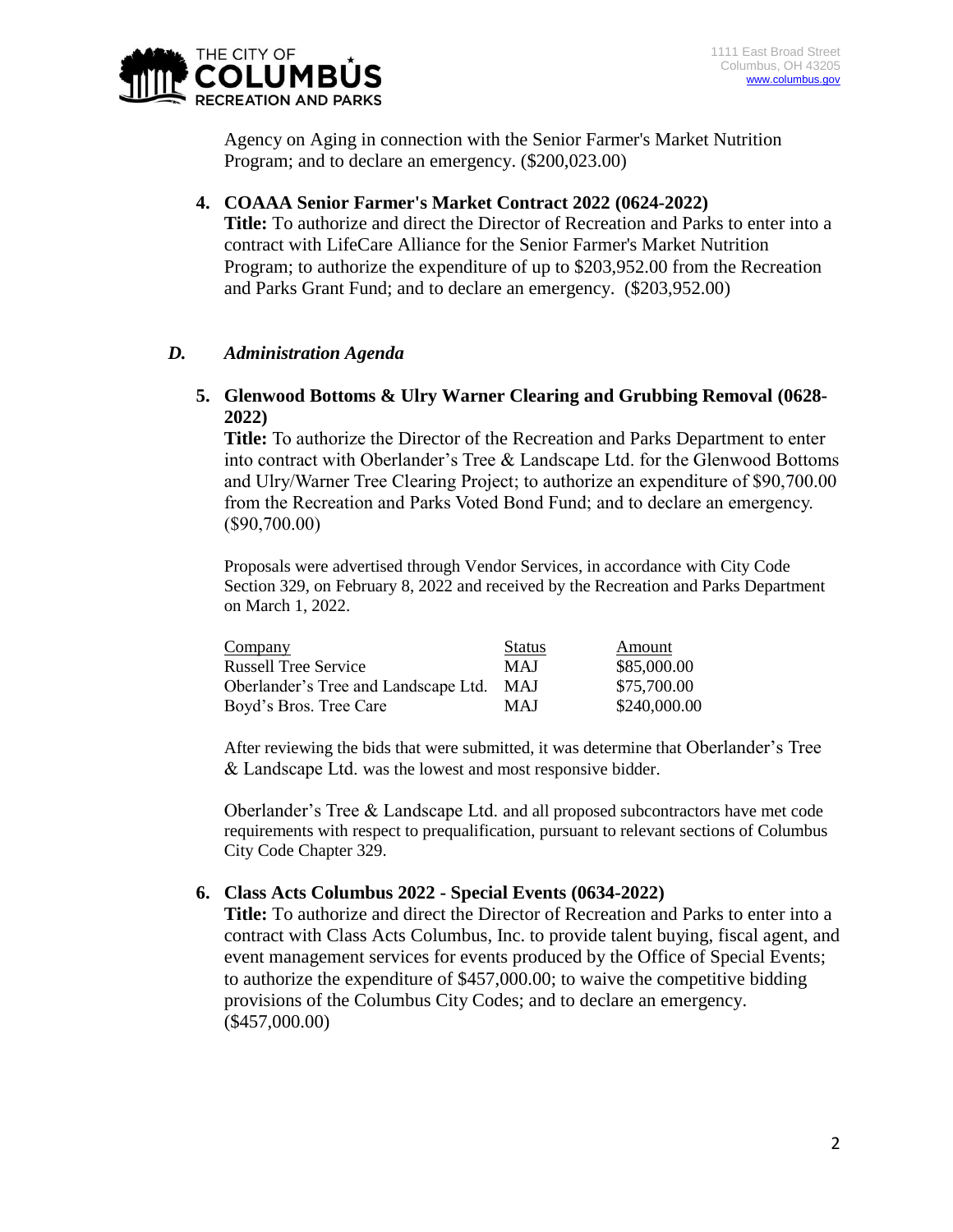

# **7. Confluence Community Authority Sublease 2022 (0636-2022)**

**Title:** To authorize the Director of the Recreation and Parks Department, to execute a sublease agreement with the Confluence Community Authority for a Community Sports Park located in the area around the former MAPFRE Stadium; and to declare an emergency.

# **8. Big Walnut Trail Design--Little Turtle to Cherry Bottom Park/Alum Creek Trail (0654-2022)**

**Title:** To authorize and direct the Director of the Recreation and Parks Department to enter into a contract with Arcadis to provide professional design services for the Big Walnut Trail - Little Turtle to Cherry Bottom Park/Alum Creek Trail; to authorize an expenditure of \$444,061.72 from the Recreation and Parks Voted Bond Fund; and to declare an emergency. (\$444,061.72)

Proposals were advertised through Vendor Services, in accordance with City Code Section 329, on December 13<sup>th</sup>, 2021, and received by the Recreation and Parks Department on January  $6<sup>th</sup>$ , 2022. Proposals were received from the following companies:

| Company               | Status     | Amount* |
|-----------------------|------------|---------|
| EL Robinson           | MAJ        | N/A     |
| <b>MS</b> Consultants | MAJ        | N/A     |
| Arcadis U.S., Inc.    | MAJ        | N/A     |
| DLZ Ohio, Inc.        | <b>MRR</b> | N/A     |

\*Note, design contracts are quality based selections and not based on price. Costs were not requested nor where they part of this evaluation.

In accordance with City Code 329.17, a selection team evaluated the proposals and recommended Arcadis be selected to perform the work. The firm was chosen based on their referenced projects, past experience, qualifications of the team and project manager, availability, schedule, and their project approach.

# **9. Hard Surface Improvements Construction Management and Inspection Services 2022 (0655-2022)**

**Title:** To authorize and direct the Director of the Recreation and Parks Department to enter into contract with Dynotec, Inc. to provide construction management and Inspections services for CRPD's annual Hard Surface Program; to authorize an expenditure of \$119,051.71 from the Recreation and Parks Voted Bond Fund; and to declare an emergency.

Proposals were advertised to three pre-qualified construction management firms that were pre-qualified through the bi-annual Request for Statement of Qualification (RFSQ) process through Vendor Services, in accordance with City Code Section 329, on January  $10<sup>th</sup>$ , 2022 and received by the Recreation and Parks Department on January  $25<sup>th</sup>$ , 2022. Request for proposals were sent to the following companies: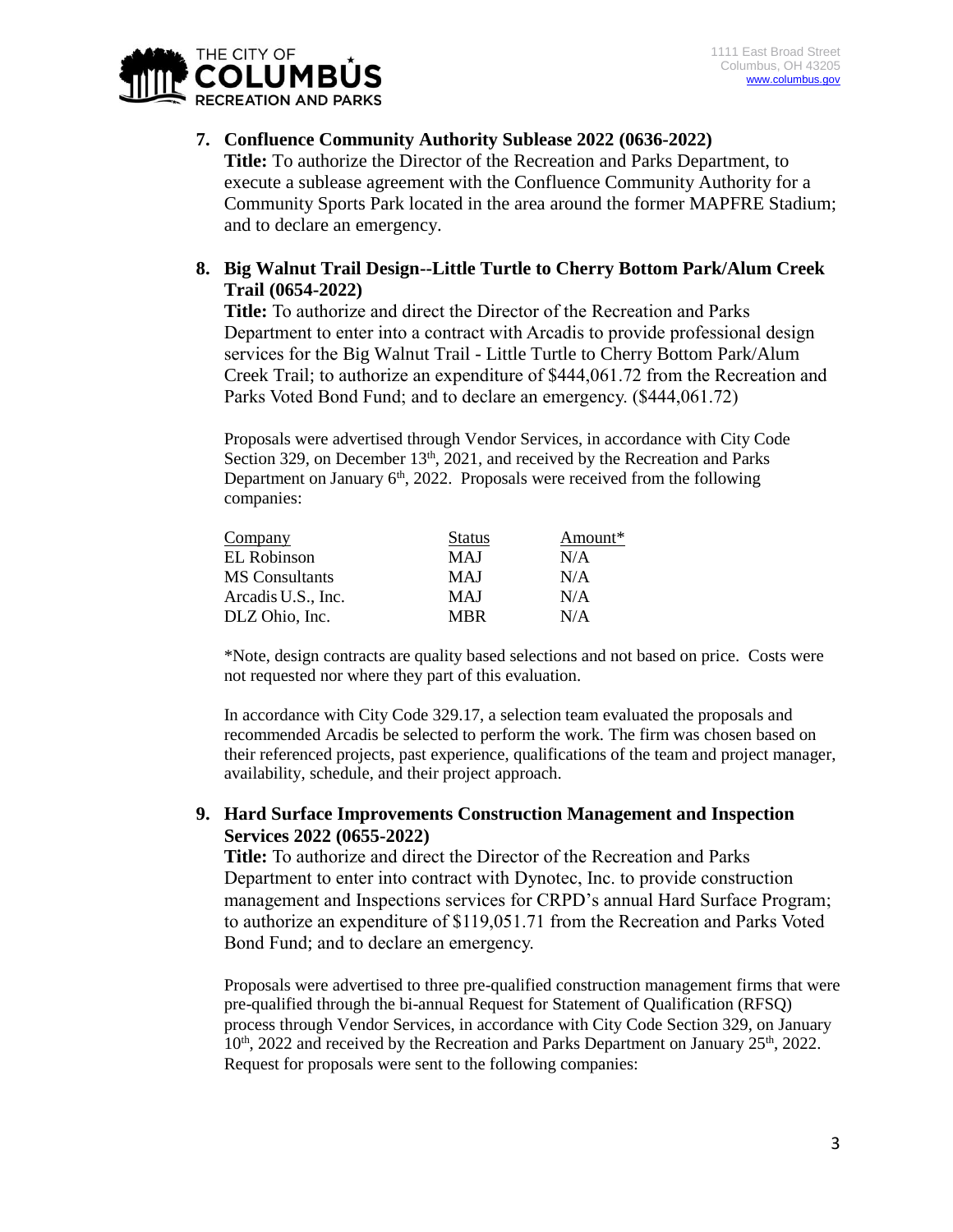

| <b>Status</b> | Amount* |
|---------------|---------|
| <b>MAJ</b>    | N/A     |
| <b>MBE</b>    | N/A     |
| <b>MBE</b>    | N/A     |
|               |         |

\*Note, design contracts are quality based selections and not based on price. Costs were not requested nor where they part of this evaluation.

\*\*Note, a RFP was sent to the consultant, but a proposal was not received.

In accordance with City Code, a selection team evaluated the proposals and recommended Dynotec, Inc. be selected to perform the work. The firm was chosen based on their referenced projects, experience, qualifications, availability, timeline, and project approach.

#### **10. Cultural Arts Center Parking Lot Improvements (0656-2022)**

**Title:** To authorize and direct the Director of the Recreation and Parks Department to enter into contract with Tyevco Inc. for the Cultural Arts Center Parking Lot Improvements; to authorize an expenditure of \$50,000.00 from the Recreation and Parks Voted Bond Fund; and to declare an emergency.

Proposals were advertised through Vendor Services, in accordance with City Code Section 329, on January  $11<sup>th</sup>$ , 2022 and received by the Recreation and Parks Department on January  $25<sup>th</sup>$ , 2022. Proposals were received from the following companies:

| Company                                         | <b>Status</b> | Amount      |
|-------------------------------------------------|---------------|-------------|
| Tyevco Inc.                                     | <b>MAJ</b>    | \$43,540.00 |
| ProCon Professional Construction Services, Inc. | MAJ           | \$59,453.00 |

After reviewing the bids that were submitted, it was determine that Tyevco Inc. was the lowest and most responsive bidder.

Tyevco Inc. and all proposed subcontractors have met code requirements with respect to prequalification, pursuant to relevant sections of Columbus City Code Chapter 329.

#### **11. Phase II – 2020 Aquatics Capital Improvement Program Contract (0657- 2022)**

**Title:** To authorize and direct the Director of the Recreation and Parks Department to modify an existing contract with Legat Architects (ord. 0161-2021) to provide professional services associated with the completion of the 2020 Aquatic Capital Improvement Program; to authorize an expenditure of \$187,530.00 from the Recreation and Parks Voted Bond Fund; and to declare an Emergency.

Proposals were advertised through Vendor Services, in accordance with City Code Section 329, on August 18, 2020 and received by the Recreation and Parks Department on September 10, 2020. Proposals were received from the following companies: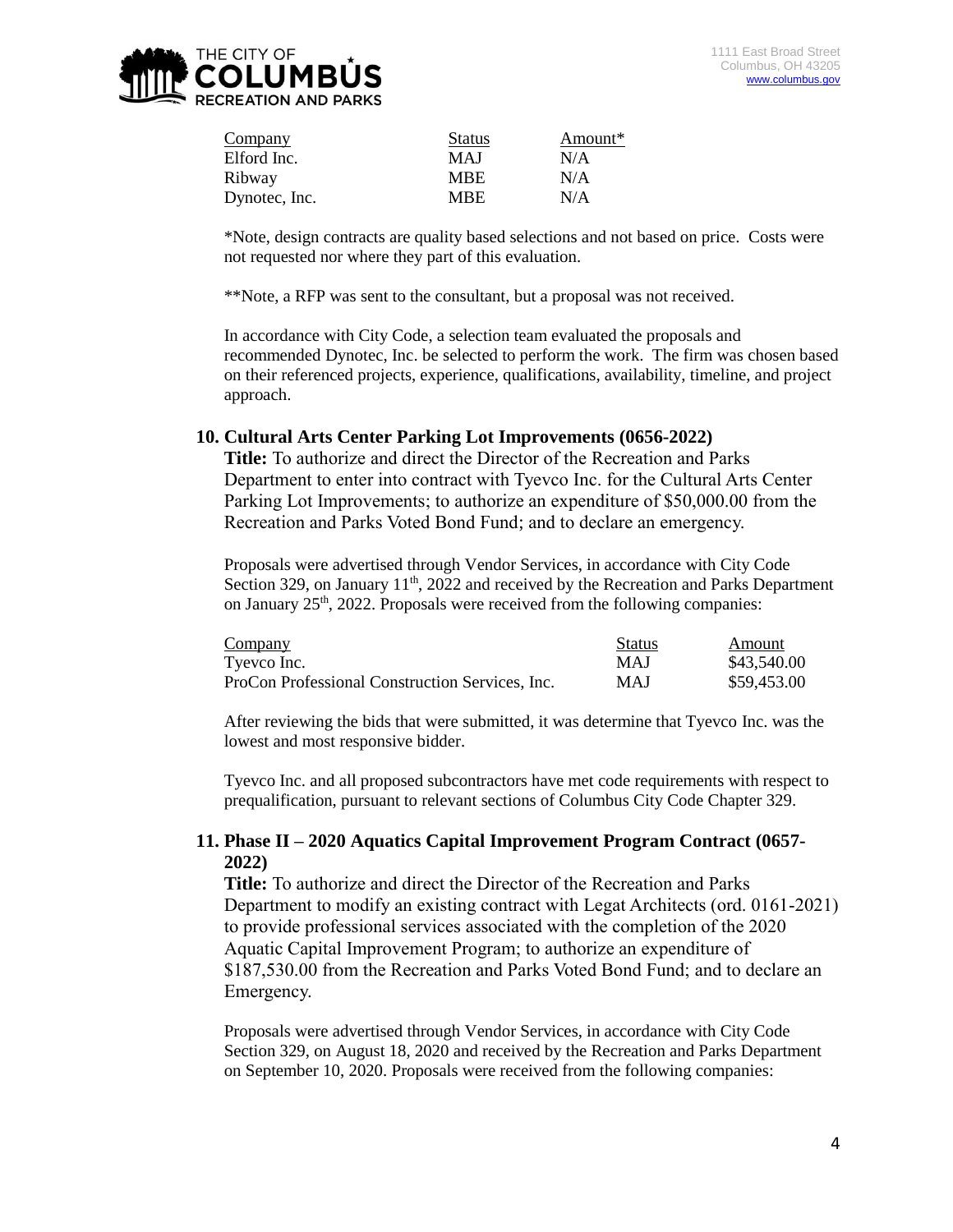

| Company                    | <b>Status</b> | Amount* |
|----------------------------|---------------|---------|
| Legat Architects, Inc.     | <b>MAJ</b>    | N/A     |
| <b>Williams Architects</b> | <b>MAJ</b>    | N/A     |
| Designing Local            | <b>MAJ</b>    | N/A     |
| MSA Design                 | <b>MAJ</b>    | N/A     |
| Brandstetter Carol, Inc.   | <b>MAJ</b>    | N/A     |
| David Wince, Ltd.          | <b>MAJ</b>    | N/A     |
| <b>Abbot Studios</b>       | <b>MAJ</b>    | N/A     |
| Moody Nolan                | <b>MBE</b>    | N/A     |
|                            |               |         |

\*Note, professional services are quality based selections and not based on price. Costs were not a part of this evaluation.

In accordance with City Code, a selection team evaluated the proposals and recommended that Legat Architects be selected to perform the work. The firm was chosen based on their referenced projects, experience, qualifications, availability, timeline, and project approach.

# **12. Broad Street Arts and Senior Campus – Phase II Owner Representative (0658-2022)**

**Title:** To authorize and direct the Director of the Recreation and Parks Department to modify an existing contract with Pizzuti Solutions, LLC (ord. 2518-2020) to provide Owner's Representation Services for the Broad Street Arts and Senior Center Campus (Formally known as the Community Creative Facility and Park); to authorize an expenditure of \$677,350.00 from the Recreation and Parks Voted Bond Fund; and to declare an Emergency. (\$677,350.00)

Proposals were advertised through Vendor Services, in accordance with City Code Section 329, on October 8, 2020 and received by the Recreation and Parks Department on October 26, 2020. A selection team evaluated the proposals and recommended Pizzuti Solutions, LLC be selected to perform the work. The firm was chosen based on their referenced projects, experience, qualifications, availability, timeline, and project approach. Proposals were received from the following companies:

| <b>Status</b> | Amount* |
|---------------|---------|
| <b>MAJ</b>    | N/A     |
| <b>MAJ</b>    | N/A     |
| <b>MAJ</b>    | N/A     |
| MBE.          | N/A     |
|               |         |

\*Note, design contracts are quality based selections and not based on price. Costs were not requested nor where they part of this evaluation.

In accordance with City Code, a selection team evaluated the proposals and recommended Pizzuti Solutions, LLC be selected to perform the work. The firm was chosen based on their referenced projects, experience, qualifications, availability, timeline, and project approach.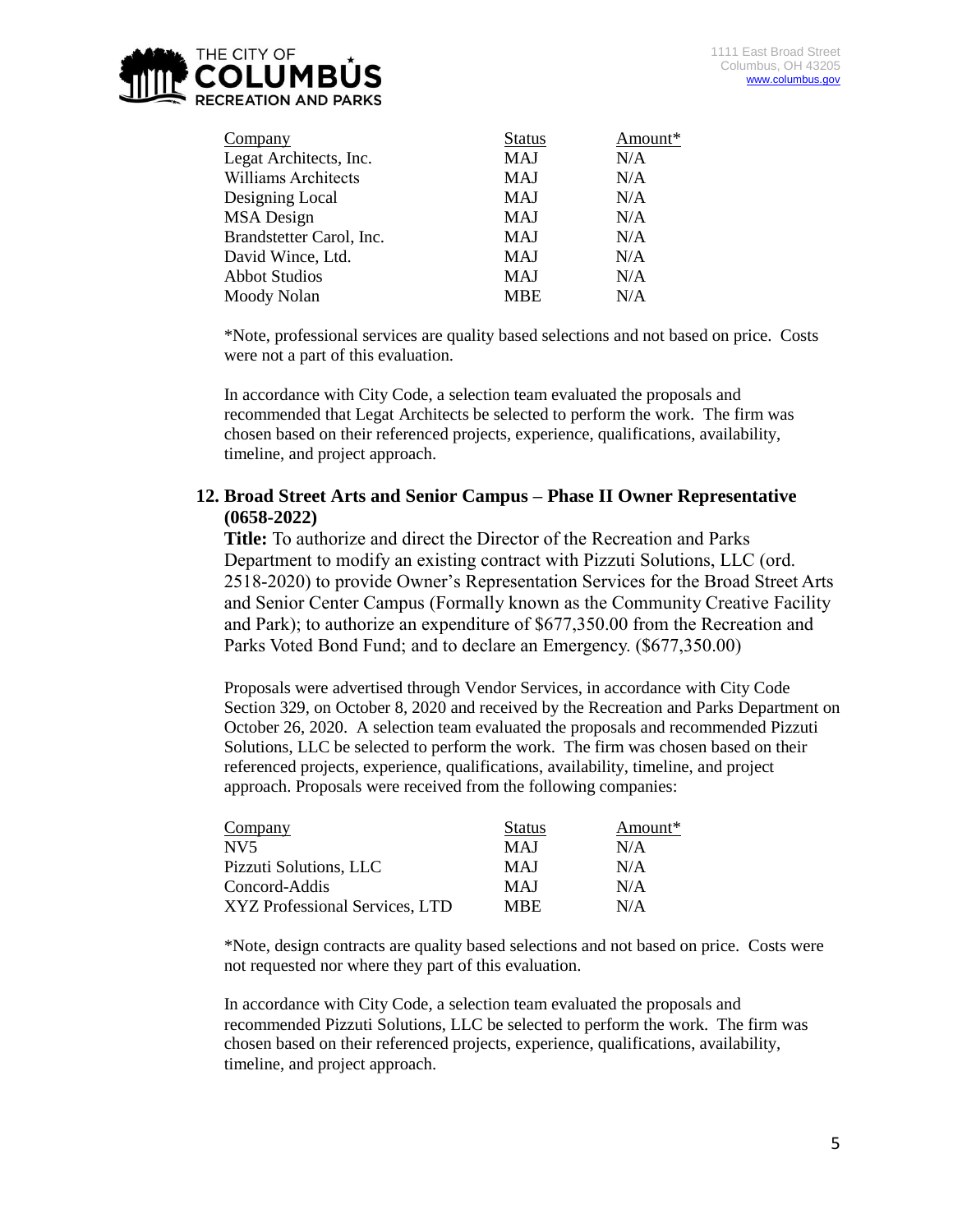

# **13. 1511 Alum Industrial Interior Renovations (0659-2022)**

**Title:** To authorize and direct the Director of the Recreation and Parks Department to enter into contract with DesignLevel for the 1511 Alum Industrial Interior Renovations project; to authorize an expenditure of \$95,915.89 from the Recreation and Parks Voted Bond Fund; and to declare an emergency.

Proposals were advertised through Vendor Services, in accordance with City Code Section 329, on January 21, 2022 and received by the Recreation and Parks Department on February 11, 2022. Proposals were received from the following companies:

| Company     | <b>Status</b> | Amount* |
|-------------|---------------|---------|
| DesignLevel | WBE           | N/A     |

\*Note, design contracts are quality based selections and not based on price. Costs were not requested nor where they part of this evaluation.

In accordance with City Code, a selection team evaluated the proposals and recommended DesignLevel be selected to perform the work. The firm was chosen based on their referenced projects, experience, qualifications, availability, timeline, and project approach.

#### **14. HVAC Controls Integration (0660-2022)**

**Title:** To authorize and direct the Director of the Recreation and Parks Department to enter into contract with Plug Smart for the HVAC Controls Integration project; to authorize an expenditure of \$1,000,000.00 from the Recreation and Parks Voted Bond Fund; and to declare an emergency. (\$92,080.00)

Proposals were advertised through Vendor Services, in accordance with City Code Section 329, on August 20, 2021 and received by the Recreation and Parks Department on September 20, 2021. Proposals were received from the following companies:

| Company                      | <b>Status</b> | Amount* |
|------------------------------|---------------|---------|
| <b>Plug Smart</b>            | <b>MAJ</b>    | N/A     |
| Schneider Electric           | MAJ           | N/A     |
| Controls Concepts of Ohio    | MAJ           | N/A     |
| Trane                        | <b>MAJ</b>    | N/A     |
| <b>Sauer Control Systems</b> | MAJ           | N/A     |
| <b>Johnson Controls</b>      | MAJ           | N/A     |

\*Note, design contracts are quality based selections and not based on price. Costs were not requested nor where they part of this evaluation.

In accordance with City Code, a selection team evaluated the proposals and recommended Plug Smart be selected to perform the work. The firm was chosen based on their referenced projects, experience, qualifications, availability, timeline, and project approach.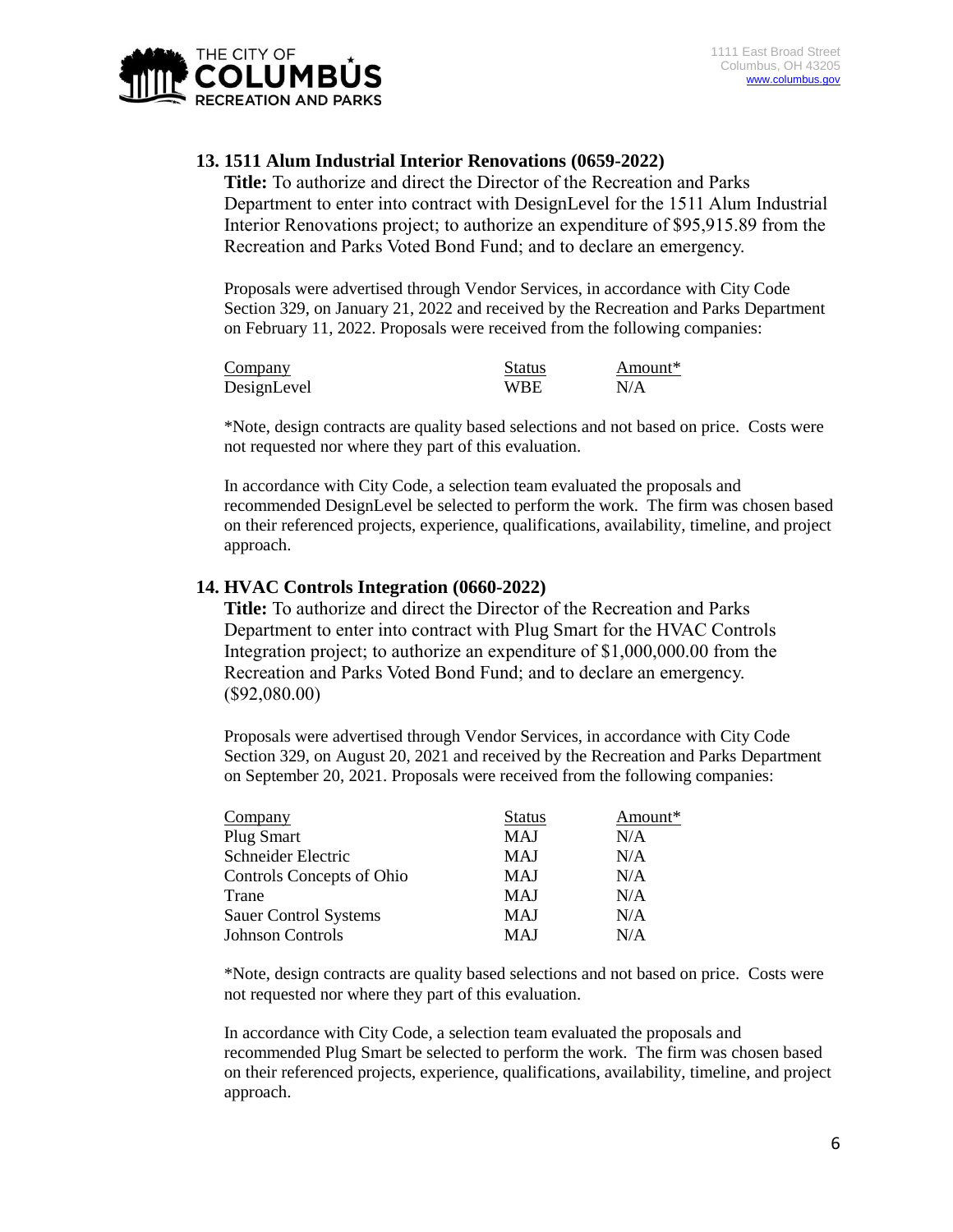

# **15. Franklinton Loop – Souder Avenue Connector Contract Modification (0662- 2022)**

**Title:** To authorize and direct the Director of the Recreation and Parks Department to modify an existing contract with Glaus, Pyle, Schomer, Burns and Dehaven (dba GPD Group) (Ord. 1280-2018, and Ord. 0046-2020) to provide professional services associated with Franklinton Loop – Souder Avenue Connector; to authorize an expenditure of \$102,876.04 from the Recreation and Parks Voted Bond Fund; and to declare an Emergency. (\$102,876.04)

Proposals were originally advertised through Vendor Services, in accordance with City Code Section 329, on January  $6<sup>th</sup>$ , 2018 and received by the Recreation and Parks Department on February 20<sup>th</sup>. Proposals were received from the following companies:

| Company                                                |            | Status Amount* |
|--------------------------------------------------------|------------|----------------|
| 2LMN (Columbus)                                        | MBE N/A    |                |
| Dynotec (Columbus)                                     | MBE N/A    |                |
| Korda Engineering (Columbus)                           | <b>MAJ</b> | N/A            |
| Glaus, Pyle, Schomer, Burns, and Dehaven dba GPD Group | <b>MAJ</b> | N/A            |
| JMT (Columbus)                                         | <b>MAJ</b> | N/A            |
| OHM (Columbus)                                         | <b>MAJ</b> | N/A            |
|                                                        |            |                |

\*Note, design contracts are quality based selections and not based on price. Costs were not requested nor where they part of this evaluation.

In accordance with City Code, a selection team evaluated the proposals and recommended Resource International be selected to perform the work. The firm was chosen based on their referenced projects, experience, qualifications, availability, timeline, and project approach.

#### **16. King Arts Complex - Operating Support 2022 (0665-2022)**

**Title:** To authorize the Director of Recreation and Parks to enter into an agreement with the Community Arts Project, Inc., DBA, The King Arts Complex, to provide financial support toward community programming, facility operations and maintenance; to authorize the expenditure of \$125,000.00 from the Recreation and Parks Operating Fund; and to declare an emergency. (\$125,000.00)

#### **17. Franklin Park Conservatory - Operating Support 2022 (0666-2022)**

**Title:** To authorize and direct the Director of Recreation and Parks to enter into an agreement with the Franklin Park Conservatory Joint Recreation District for the city's share of the operation of the District in 2022; to authorize the expenditure of \$350,000.00 from the Recreation and Parks Operating Fund; and to declare an emergency. (\$350,000.00)